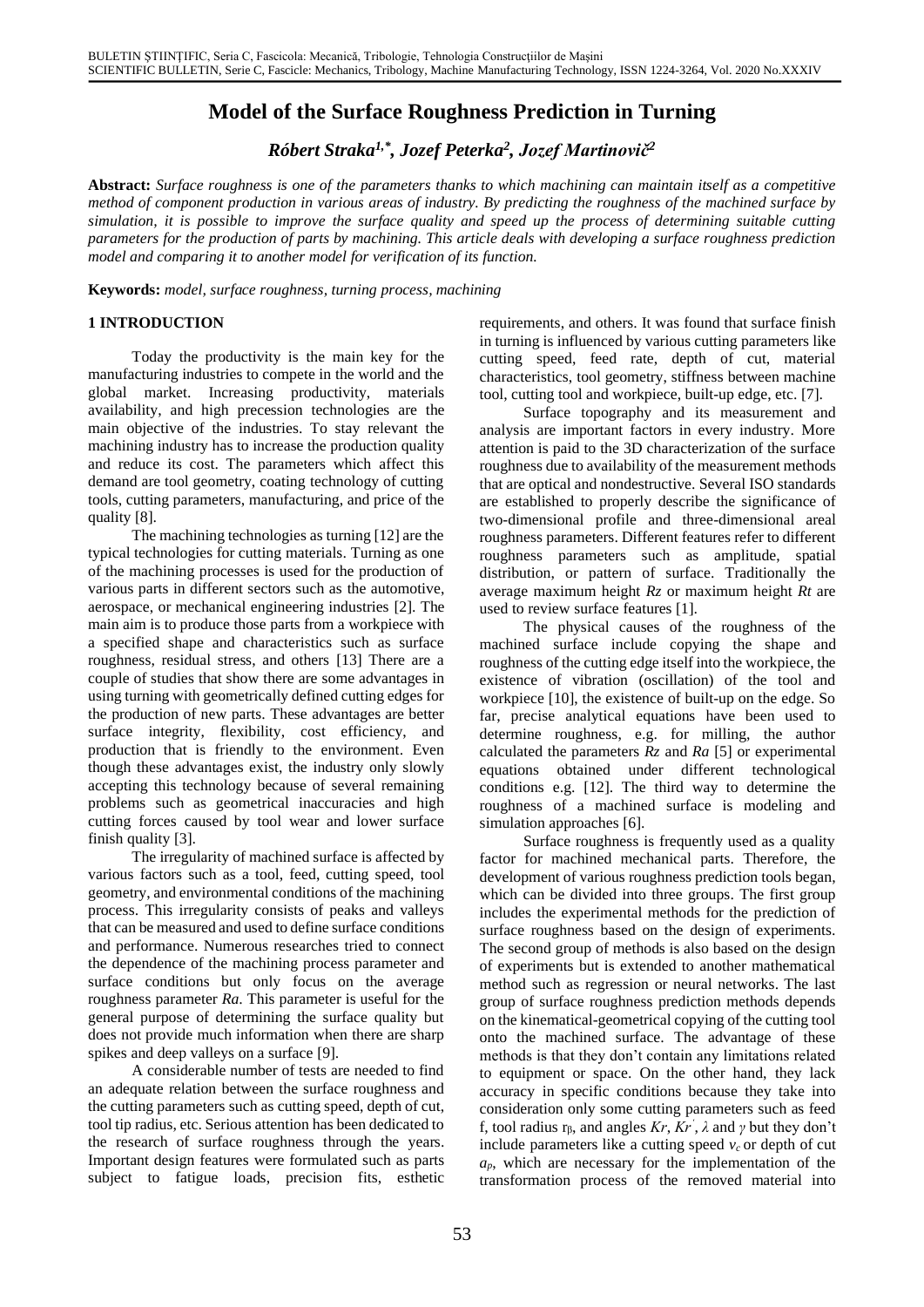a chip [4,11]. Methodologies and practices such as machining theory, the Taguchi method, and artificial intelligence are being employed for the prediction of surface roughness parameters [7].

This research will focus on creating a computer model of the cutting edge and its use in the simulation of roughness due to a physical cause – copying the shape of the cutting edge into the workpiece for the turning technology. It will be then compared to another model to verify its accuracy and to find limitations of the model.

### **2 MODEL OF THE CUTTING TOOL AND SURFACE ROUGHNESS**

For the creation of the model of surface roughness prediction, first, it is to create the model of the cutting tool geometry. The model of a cutting tool, in this case of the insert, can be in 2D space divided into 2 straight lines and a semi-circle. These basic objects were created by generating points, each of which was assigned *X* and *Y* coordinates. To generate those points separate equations were used for every object. The shape of the equations for every object was:

| <b>Straight-line A:</b>                                                          |     |
|----------------------------------------------------------------------------------|-----|
| $x_{iA} = [r_n \cdot \sin(\kappa_r) \cdot (-1)] - i \cdot \Delta x$ (1)          |     |
| $y_{iA} = x_i \cdot \tan(\kappa_r) + \frac{r_n}{\cos(\kappa_r)} - r_n$           | (2) |
| Straight-line B:                                                                 |     |
| $x_{iB} = r_n \cdot \sin(\kappa_{r'}) + i \cdot \Delta x$                        | (3) |
| $y_{iB} = y_i \cdot \tan(\kappa_{r'}) + \frac{r_n}{\cos(\kappa_{r'})} - r_n$ (4) |     |
| Semi Circle:                                                                     |     |
| $x_{iC} = [r_n \cdot \sin(\kappa_r) \cdot (-1)] + j \cdot \Delta x$ (5)          |     |

 $x_{iC} = [r_n \cdot \sin(\kappa_r) \cdot (-1)] + k \cdot \Delta x$  (6)

where,  $X_i$  is the ith coordinate of the ith point on the  $X$ axis,  $Y_i$  is the ith coordinate of the ith point on the *Y*-axis,  $\Delta x$  is the distance between two points that are next to each other and it was equal to 10<sup>-6</sup> mm,  $r_{\epsilon}$  is the cutting tool tip radius,  $\kappa_r$  is the tool main cutting edge angle and  $\kappa_{r'}$  is the tool secondary cutting edge angel. To generate enough points and to create a smooth shape of the cutting tool *i* goes from *0* to *N*, in this case,  $N = 10^6$ . To ensure there will be enough points in a semi-circle to intersect with points of the straight-line B, first, equation 5 was created. The *j* here is defined as *2*∙*i* to ensure that at least one point here is the same as the point in straight-line B. After that, the intersection and its position were found and the k in equation 6 goes from 0 to the position of the intersection to ensure a connection between semi-circle and straightline B. After equations for each object were defined and the points were generated they were stored in two matrices of *N*×*1* size, from which one contained coordinates on the *X*-axis, called *X1* and the second one contained coordinates on the *Y*-axis, called *Y1*. After that, the matrices were plotted. The whole geometry and the plot

were created using software MATLAB. As a first step, it was created the first geometry, as seen in Fig. 1.<br>Model of the cutting tool geometry





The second geometry was needed to simulate the toolpath of the cutting tool for the creation of a roughness model. It was made by adding the value of the feed to the points stored in matrice *X1*, creating a new matrice of coordinates *X2*. Coordinates on *Y*-axis were unchanged, but for better manipulation, matrice *Y2* was also created containing the same values as *Y1*. After this was done the intersection between these two geometries was found using linear interpolation of these 4 matrices, in Fig. 2.



### *Fig. 2. The intersection between 2 toolpaths*

When cutting tool geometry was created and the intersection between two tool paths was found it was possible to create a roughness model. It is possible to divide roughness in turning into two classes. The first is roughness in the cutting direction. The second one, which is often used for the measurement of surface roughness in this technology because it is more significant. Factors that have an impact on this type of roughness are theoretical roughness, which is determined by the cutting tool geometry and the feed, tool wear, adhesion, vibration, and others. It is hard to recognize which factor affects the real surface roughness more. Because of that, these parameters are classified into three groups as theoretical roughness, roughness due to instability of the machining system, and roughness due to instability in the cutting process. This paper deals with the first and last group of roughness [13]. Theoretical roughness was created by finding coordinates from the matrice *X1* which lie on a line passing through the intersection and coordinates from matrice *Y1* that go from the *Y*-axis coordinate of the intersection point to the maximum of the *Y1* matrice. After the first toolpath was created the process was the same as in creating the model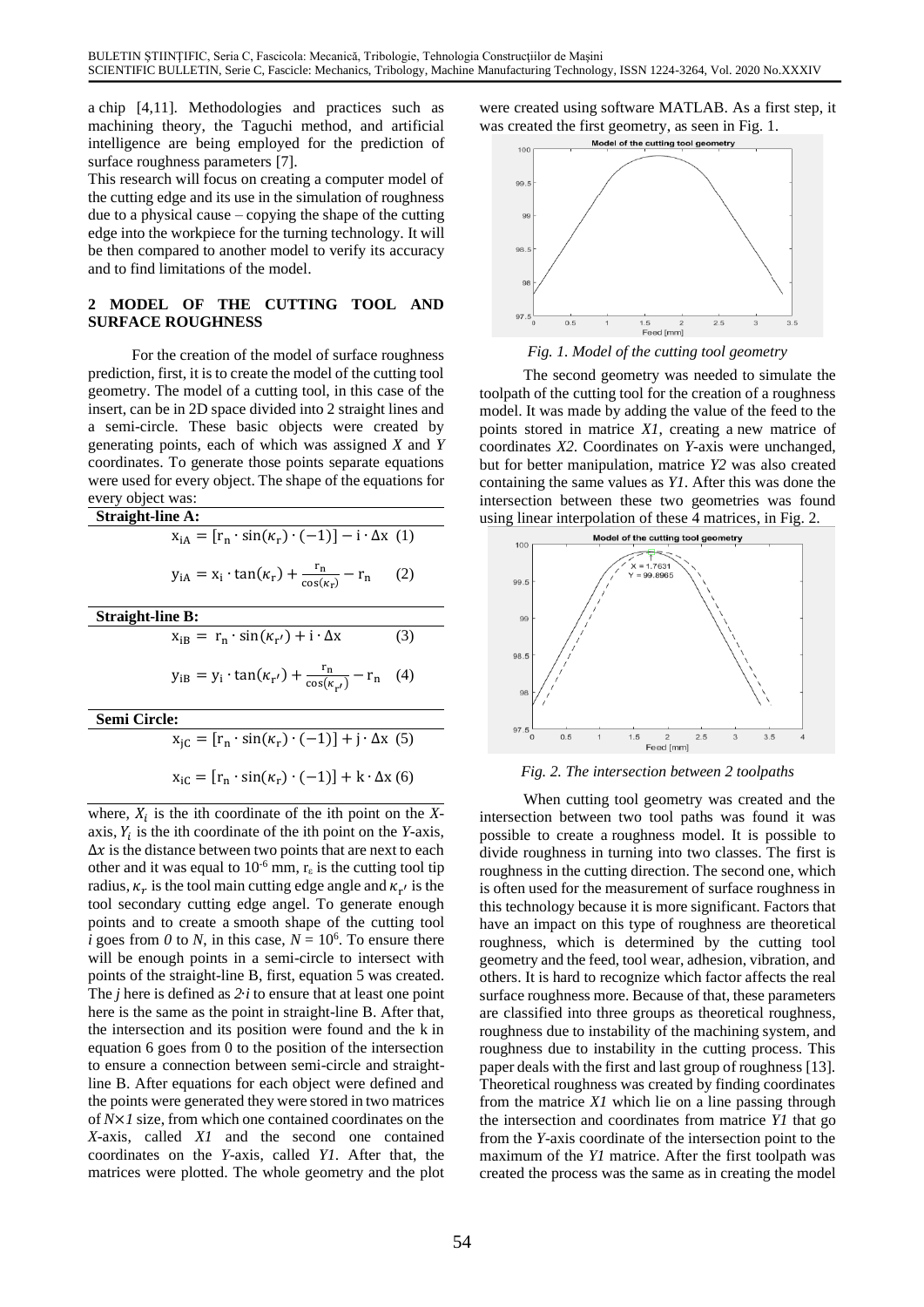

*Fig. 4. Difference between theoretical surface roughness and surface roughness caused due to instability in the cutting process*

of cutting tool geometry, adding a value of feed to the *X*axis coordinates to creating the next tool footprint, Fig. 3.



*Fig. 3. Model of the theoretical roughness and the roughness caused due to instability in the cutting process*

Roughness due to instability in the cutting process was made by adding a random number from the interval of  $-10^{-6}$  to  $10^{-6}$  to the coordinates on the Y-axis to ensure the creation of the effect of the adhesion, built-up edge, or burr on a workpiece, which is on Fig. 3. After that, they were plotted. At first, they look almost identical, but after zoom in on the second plot, that is in Fig. 4, it is observable that there is a difference between a theoretical roughness and the roughness created due to instability in the cutting process.

After models were created the values of surface roughness parameters *Rz*, *Rq*, *Rv*, *Rp* were calculated. Parameter *Rz* was calculated as the highest point of the model. Maximum profile peak height *Rp* was found out by first calculating the mean line of the profile then subtracting the minimum of the profile from it. Maximum profile valley depth *Rv* was then calculated by subtracting the parameter *Rp* from the maximum height of the profile *Rz*. Calculation of these two parameters was made like this because the model is upside down, so valleys are on the top and the peaks are on the bottom of the profile. Last parameter *Rq*, which is the root mean square average of the profile heights was calculated by first calculating the square of all values on the *Y*-axis, then finding out the mean of those numbers, and then finding the square root of that result.

### **3 EXPERIMENTAL VERIFICATION**

To verificate the developed model of surface roughness prediction, it was compared to a mathematical model made by Tomov et. al [11]. This mathematical model for predicting roughness parameters is based on the kinematical-geometrical copying of the cutting tool onto the machined surface [11]. It was recreated in excel for this article to be able to compare every combination of feed and tool nose radius for the prediction of roughness parameters. As input parameters, their model uses feed f, the tool nose radius  $r_{\epsilon}$ , and angles  $\kappa_r$ ,  $\gamma_o$ ,  $\lambda_s$ .

In comparison, the model developed in this article uses feed *f*, and the radius  $r_{\varepsilon}$  but only uses angles  $\kappa_r$ ,  $\kappa'_r$ . The values used for input parameters are in Table 1.

*Table 1: Cutting parameters used for the model*

| <b>Parameters</b>                         | Values |       |     |  |  |  |  |
|-------------------------------------------|--------|-------|-----|--|--|--|--|
| Feed $f$ [mm]                             |        | 0.173 | 0.3 |  |  |  |  |
| Tool nose radius $r_{\varepsilon}$ [mm]   | 0.4    | 0.8   |     |  |  |  |  |
| $\kappa_{r}$                              |        |       |     |  |  |  |  |
| $\mathbf{A}$<br>$\mathbf{r}$<br>$\cdot$ . |        |       |     |  |  |  |  |

After calculation was done values were registered into the table and plotted on graphs and compared to each other. Values of roughness parameters are in Table 2. Surface roughness parameters that have a *k-g* index have values of the model made by Tomov and parameters without the index have values of our developed model, presented in this article.

| Table 2: Preatcled roughness parameters of both models |               |                         |                        |                                                       |                        |            |                        |            |       |
|--------------------------------------------------------|---------------|-------------------------|------------------------|-------------------------------------------------------|------------------------|------------|------------------------|------------|-------|
| $f/r_{\epsilon}$                                       | $\mathbf{R}z$ | $Rz_{k-g}$              | $\mathbf{R}\mathbf{p}$ | $\mathbf{R}\mathbf{p}_{\mathbf{k}\text{-}\mathbf{g}}$ | $\mathbf{R}\mathbf{v}$ | $Rv_{k-g}$ | $\mathbf{R}\mathbf{q}$ | $Rq_{k-g}$ | SЕ    |
| combination                                            | ${\rm [µm]}$  | $\lfloor \mu m \rfloor$ | $\mu$ m                | $\mu$ m                                               | $\lceil \mu m \rceil$  | $\mu$ m    | $\mu$ m                | ${\mu}$ m  |       |
| 0.1/0.4                                                | 3.299         | 3,153                   | 2,227                  | 2,104                                                 | 1,072                  | 1,049      | 0,808                  | 0,808      | 0,073 |
| 0,1/0,8                                                | 1,679         | 1,563                   | 1,138                  | 1,041                                                 | 0,541                  | 0,522      | 0.412                  | 0.400      | 0.058 |
| 0,1/1,6                                                | 161,975       | 0,785                   | 80,988                 | 0,524                                                 | 80,987                 | 0,262      | 37,172                 | 0,202      |       |
| 0,173/0,4                                              | 9.748         | 9,353                   | 6,561                  | 6,209                                                 | 3,187                  | 3,144      | 2,386                  | 2,430      | 0.198 |
| 0,173/0,8                                              | 4.887         | 4,714                   | 3,292                  | 3,144                                                 | 1,595                  | 1,569      | 1,196                  | 1,209      | 0,087 |
| 0,173/1,6                                              | 280,219       | 2,338                   | 140,109                | 1,557                                                 | 140,110                | 0.781      | 53,928                 | 0.600      |       |
| 0.3/0.4                                                | 29,705        | 29,347                  | 20,038                 | 19,713                                                | 9,667                  | 9,633      | 7,286                  | 7.471      | 0,179 |
| 0.3/0.8                                                | 14,533        | 14.063                  | 9,763                  | 9.344                                                 | 4.770                  | 4,719      | 3,553                  | 3,640      | 0.235 |
| 0.3/1.6                                                | 485,931       | 7,082                   | 242,964                | 4,723                                                 | 242,967                | 2,359      | 93.517                 | 1.816      |       |

*Table 2: Predicted roughness parameters of both models*

*Comparison of the predicted roughness parameters by articles model and the model developed by Tomov (k-g index)*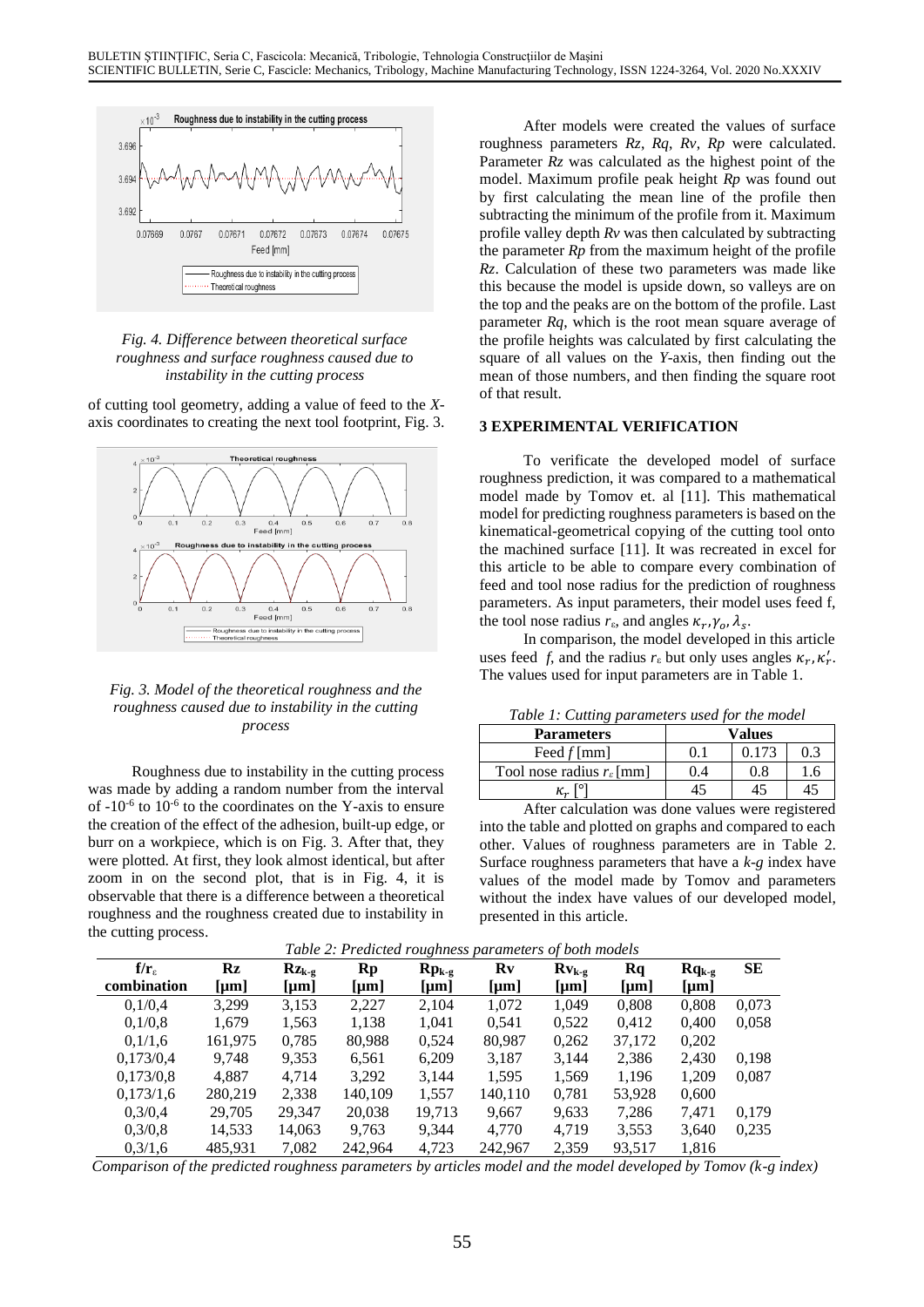In Figures 5 to 8, it is shown how those two models deviate from each other.



*Fig. 5. Development of the surface roughness parameter Rz depending on feed for the tool tip radius r*<sup>ε</sup> *= 0.4mm*



*Fig. 6. Development of the surface roughness parameter Rq depending on the feed for the tool tip radius*  $r_{\epsilon} = 0.4$  *mm* 



*Fig. 7. Development of the surface roughness parameter Rz depending on the feed for the tool tip radius r*<sup>ε</sup> *= 0.8 mm*

As can be seen, the predicted values of the roughness parameters of the two models are not very different. The main reason why the values differ is the way each model calculates these parameters.



*Fig. 8. Development of the surface roughness parameter Rq depending on the feed for the tool tip radius*  $r_{\epsilon} = 0.8$  *mm* 

The difference may also be due to the different software used for developing each model.

### **4 RESULTS**

Values are organized in table 2 for the roughness parameters calculated first by the developed model for surface roughness prediction and then by the one created by Tomov et. al. [11]. Measured parameters were the maximum height of the profile Rz, maximum profile peak height Rp, maximum profile valley depth Rv and root mean square average Rq.

As seen in table 2 and also in figures 5 to 8 values calculated by each model of surface roughness prediction do not deviate from each other that much. The deviation is caused mainly by a different way of calculating parameters.

The limitation of the developed model is seen when the feed is very different from the tool nose radius. This is due to the ratio between these parameters is too big and the programed model is unable to properly plot the model of cutting edge and then unable to properly calculated surface roughness parameters.

The model developed in this article is not using angels such as  $\gamma_0$  or  $\lambda_s$ , calculating the roughness parameters differently, which results in the removal of some limitations such as  $\gamma_0$  cannot be 0 or that  $\gamma_0$  cannot be equal to  $\lambda_s$  with opposite sign, when tool cutting edge angle  $\kappa_r$  has certain values.

Both models for the prediction of surface roughness share a similar limitation. The cutting tool nose radius can't be equal to zero because the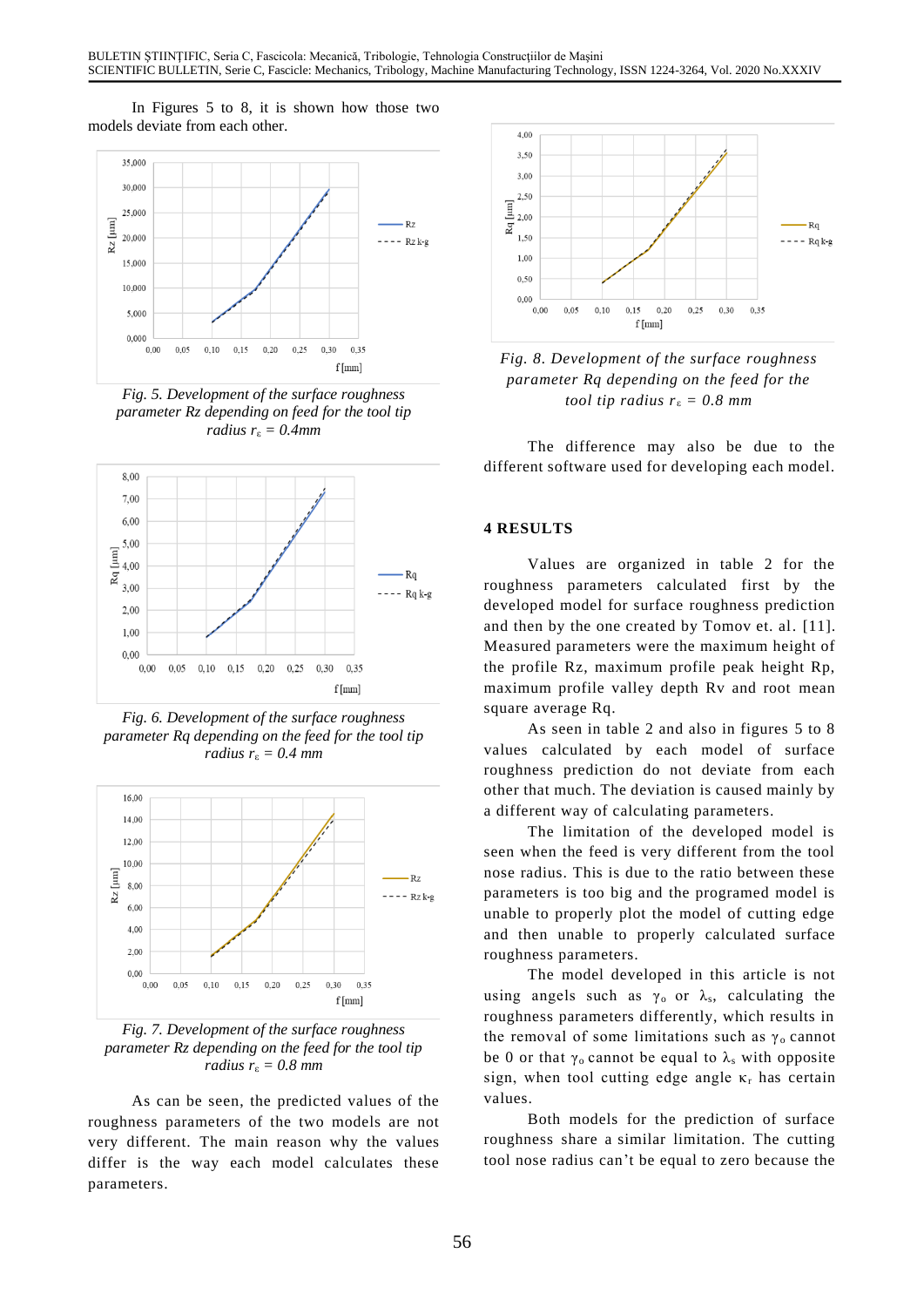models aren't then able to calculate roughness parameters.

### **5 CONCLUSIONS**

The model developed in this article can predict roughness parameters when certain conditions are met as seen when compared to another model that was verified with experiments for turning operation on a lathe. It can also create a 2D visualization of the cutting tool geometry, toolpaths, and also the difference between theoretical roughness and roughness caused due to instability in the cutting process. Conditions that must be met are that tool tip radius  $r_n$  cannot be much larger than feed f, and also tool tip radius  $r_n$ cannot be equal to zero, because then the model of the cutting tool cannot be properly created and surface roughness parameters aren't calculated or are calculated incorrectly.

More development should be done to remove the model limitations mentioned above. It would also be practical to extend the model by surface roughness caused due to instability of the machining process and combine it with the instability in the cutting process to get a more complex picture of the surface roughness. Moreover, the model works only for the prediction of surface roughness parameters for turning operations. It would be appropriate to extend the model to drilling or milling operations.

# **Funding**

*This research was funded by research project VEGA 1/0019/20 "Accurate calculations, modeling and simulation of new surfaces based on physical causes of machined surfaces and additive technology surfaces in machinery and robotic machining conditions".*

# REFERENCES

[1] Das, J. and Linke, B. (2017) 'Evaluation and systematic selection of significant multi-scale surface roughness parameters (SRPs) as process monitoring index', *Journal of Materials Processing Technology*, 244, pp. 157–165. doi:

10.1016/j.jmatprotec.2017.01.017.

[2] He, C. L., Zong, W. J. and Zhang, J. J. (2018) 'Influencing factors and theoretical modeling

methods of surface roughness in turning process: State-of-the-art', *International Journal of Machine Tools and Manufacture*, 129(February), pp. 15–26. doi: 10.1016/j.ijmachtools.2018.02.001.

- [3] Klocke, F. and Kratz, H. (2005) 'Advanced tool edge geometry for high precision hard turning', *CIRP Annals - Manufacturing Technology*, 54(1), pp. 47–50. doi: 10.1016/S0007-8506(07)60046-8.
- [4] Miko, E. and Nowakowski, A. (2012) 'Analysis and verification of surface roughness constitution model after machining process', *Procedia Engineering*, 39, pp. 395– 404. doi: 10.1016/j.proeng.2012.07.043.
- [5] [Peterka, J. \(2004\) 'A new approach to](https://apps.webofknowledge.com/OutboundService.do?SID=F2xkvrO8242qrRp7rqB&mode=rrcAuthorRecordService&action=go&product=WOS&lang=en_US&daisIds=3059321)  [calculating the arithmetical mean deviation of](https://apps.webofknowledge.com/OutboundService.do?SID=F2xkvrO8242qrRp7rqB&mode=rrcAuthorRecordService&action=go&product=WOS&lang=en_US&daisIds=3059321)  [a profile during copy milling'](https://apps.webofknowledge.com/full_record.do?product=WOS&search_mode=CitationReport&qid=2&SID=F2xkvrO8242qrRp7rqB&page=1&doc=7), *[Strojniski](javascript:;)  vestnik - [Journal of machanical engineering](javascript:;)*, 50, 12, pp. 594-597.
- [6] Polakovic, M., Buransky, I. and Peterka, J. (2008) 'Simulation concept for machined surface roughness and shape deviation prediction', *Book Series: Annals of DAAAM and Proceedings*, pp. 1989-1090.
- [7] Qehaja, N. *et al.* (2015) 'Effect of machining parameters and machining time on surface roughness in dry turning process', *Procedia Engineering*, 100(January), pp. 135–140. doi: 10.1016/j.proeng.2015.01.351.
- [8] Raghavendra, M. J. *et al.* (2018) 'Optimization of Surface Roughness in Turning Operation in Machining of TI-6AL-4V (Titanium Grade -5)', *IOP Conference Series: Materials Science and Engineering*, 376(1). doi: 10.1088/1757- 899X/376/1/012118.
- [9] Sahay, C. and Ghosh, S. (2018) 'Understanding surface quality: Beyond average roughness (Ra)', *ASEE Annual Conference and Exposition, Conference Proceedings*, 2018-June. doi: 10.18260/1-2-- 31176.
- [10] [Sentyakov, K.](https://apps.webofknowledge.com/OutboundService.do?SID=F2xkvrO8242qrRp7rqB&mode=rrcAuthorRecordService&action=go&product=WOS&lang=en_US&daisIds=33308319) *et al.* [\(2020\) 'Modeling of](https://apps.webofknowledge.com/OutboundService.do?SID=F2xkvrO8242qrRp7rqB&mode=rrcAuthorRecordService&action=go&product=WOS&lang=en_US&daisIds=33308319)  [Boring Mandrel Working Process with](https://apps.webofknowledge.com/OutboundService.do?SID=F2xkvrO8242qrRp7rqB&mode=rrcAuthorRecordService&action=go&product=WOS&lang=en_US&daisIds=33308319)  [Vibration Damper'](https://apps.webofknowledge.com/full_record.do?product=WOS&search_mode=CitationReport&qid=2&SID=F2xkvrO8242qrRp7rqB&page=1&doc=10), *Materials*, 13, 8, Article N.: 1931, DOI: 10.3390/ma13081931
- [11] Tomov, M., Kuzinovski, M. and Cichosz, P. (2016) 'Development of mathematical models for surface roughness parameter prediction in turning depending on the process condition', *International Journal of Mechanical Sciences*, 113, pp. 120–132. doi: